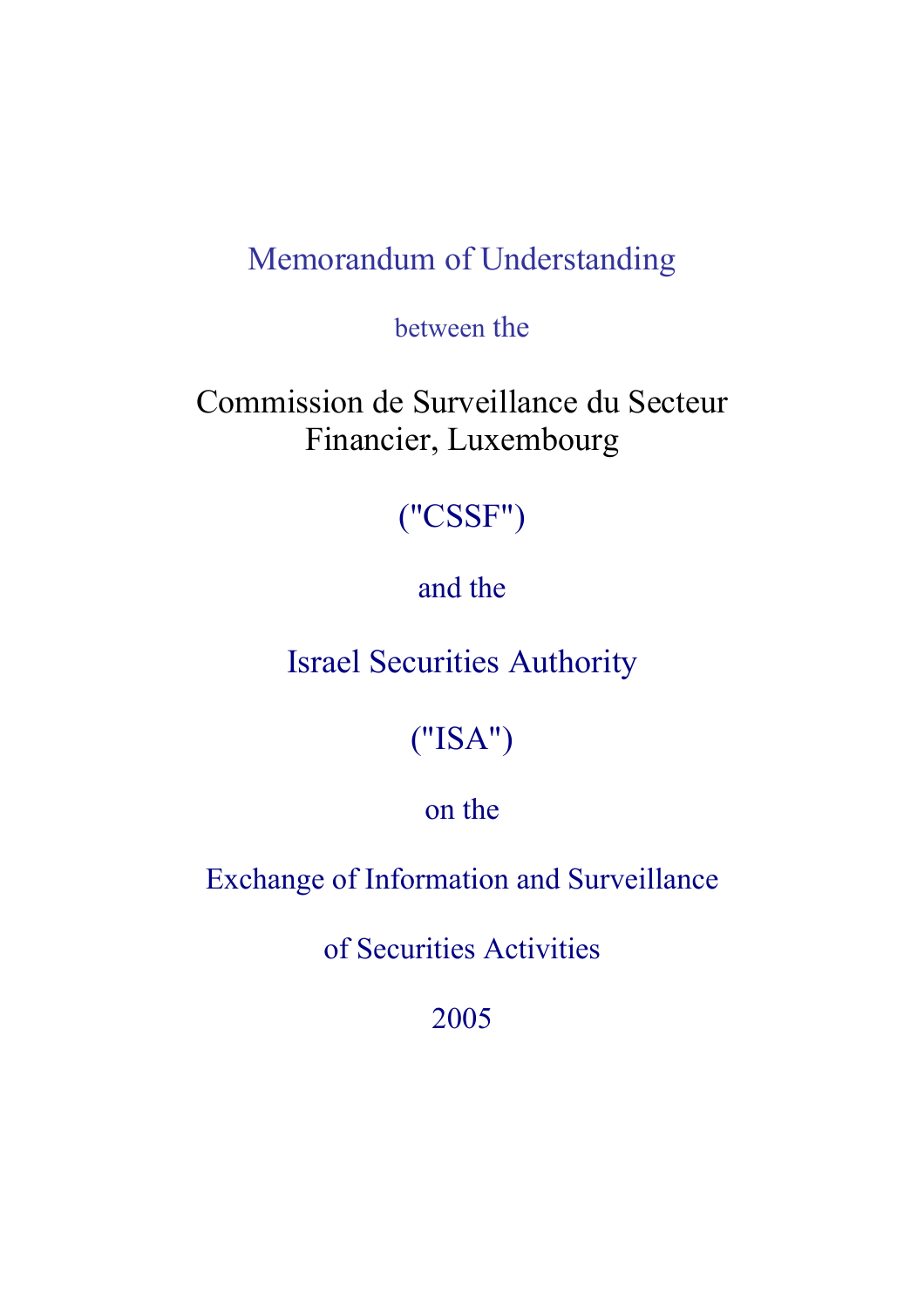#### **Preamble**

The CSSF and the ISA (hereinafter "the Authorities"),

Considering the increasing internationalization, harmonization and interdependence of financial markets due to the use of modern technology and the need for closer cooperation between exchanges, for mutual assistance, for the strengthening of cross-border co-operation in order to enhance investor protection, to promote the integrity of financial markets and more generally to facilitate performance of the supervisory functions and the effective enforcement of the Laws and Regulations governing the markets;

Considering that such an approach entails the sharing of different types of information given the various duties vested in the Authorities;

Have thus reached the following understanding:

#### **Article 1 - Principles**

Without prejudice to the provisions set forth by Luxembourg and Israeli law, the purpose of this Memorandum of Understanding is to establish a general framework for cooperation and consultation between the Authorities, in order to facilitate the fulfilling of their regulatory responsibilities. The provisions of this Memorandum of Understanding are not intended to create legally binding commitments or supersede domestic Laws and Regulations.

#### **Article 2 -Definitions**

- 1. "Authority" means the Commission de Surveillance du Secteur Financier, Luxembourg (CSSF) or the Israel Securities Authority (ISA).
- 2. "Requested Authority" means the Authority to whom a request is made under this Memorandum of Understanding.
- 3. "Requesting Authority" means the Authority making a request under this Memorandum of Understanding.
- 4. "Laws and Regulations" means the provisions of the laws of the jurisdictions of the Authorities, the regulations promulgated thereunder, and other regulatory requirements that fall within the competence of the Authorities.
- 5. "Person" means any natural or legal person.
- 6. "Securities" means shares, bonds and other forms of securitized debts, futures and derivative products including commodity derivatives, units of undertakings in collective investment schemes and other financial products traded in the respective states of the Authorities.
- 7. "Financial Markets" means any securities and derivatives market supervised by an Authority.
- 8. "Intermediary" means any investment firm, bank, collective investment scheme and any other person acting within the scope of competence of the Authorities.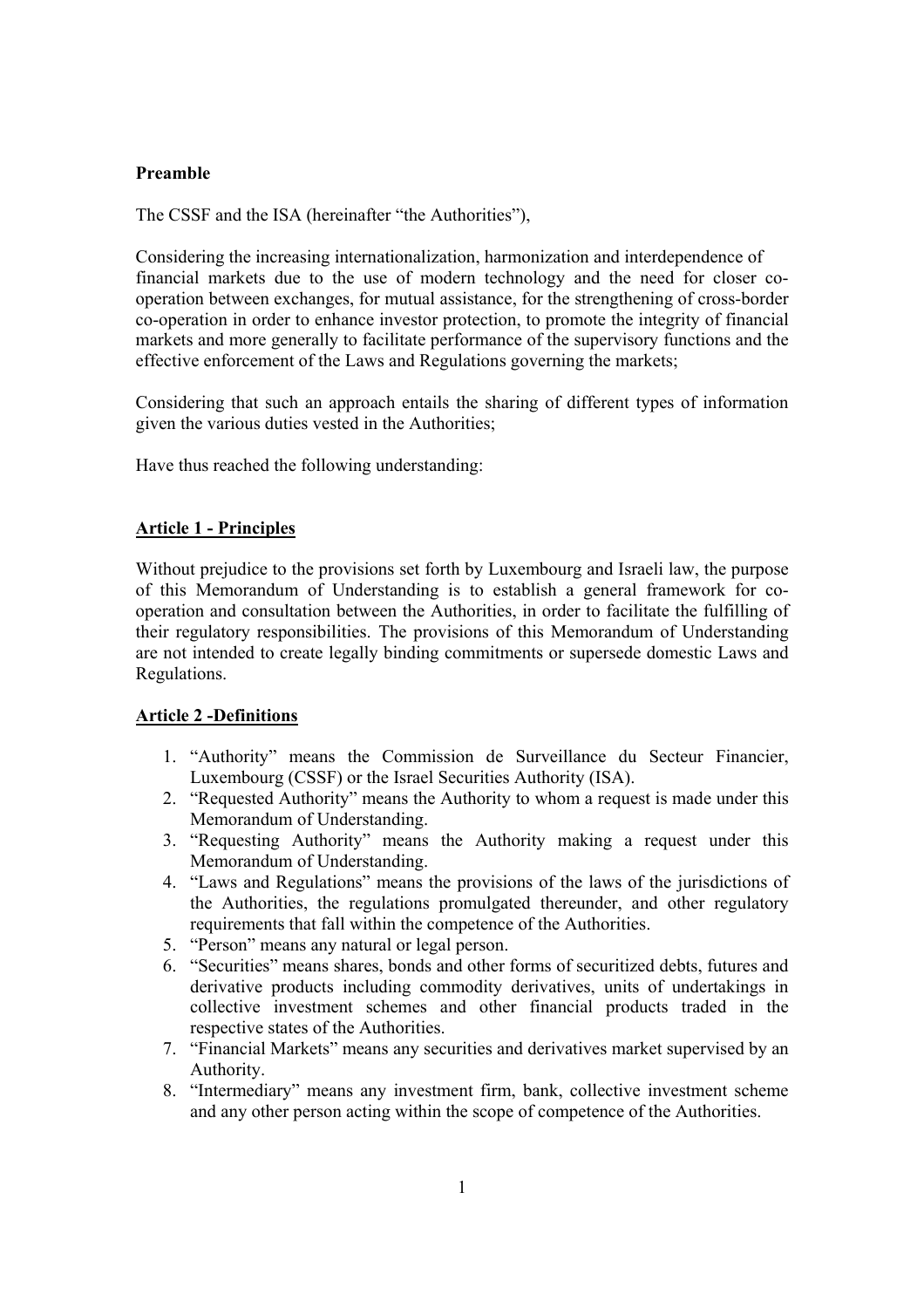9. "Issuer" means a person making an offer to the public or seeking listing of a security.

#### **Article 3 - Scope of assistance**

- 1. To the extent permitted by their respective Laws and Regulations, the Authorities will provide each other with mutual assistance in any matters falling within the competence of the Authorities, including in particular the following areas:
	- a. investigations and enforcement in connection with applicable Laws and Regulations relating to insider dealing, market manipulation and other fraudulent or manipulative practices in the securities field,
	- b. investigation and enforcement of, and monitoring compliance with, applicable Laws and Regulations relating to dealing in, advising on and the management, administration and safekeeping of securities,
	- c. checking that the conditions for the taking up of, or continuing in, business as an Intermediary are met, including e.g. the enforcement of requirements to be authorized,
	- d. enforcing and monitoring compliance with applicable Laws and Regulations relating to the disclosure of interests in securities, takeover bids or the acquisition of influence over financial intermediaries,
	- e. the supervision of the Financial Markets, including clearing and settlement facilities, the monitoring and surveillance of OTC-transactions in securities listed on regulated markets,
	- f. enforcing or monitoring compliance with applicable Laws and Regulations relating to the duties of issuers and offerors of securities in relation to the disclosure of information.
- 2. In cases where the information requested may be maintained by, or available to, another authority within the country of the Requested Authority, the Requested Authority will endeavor to provide full assistance in obtaining the information requested, to the extent permitted by its national Laws and Regulations. If necessary, the Requested Authority will provide the Requesting Authority with sufficient information to establish direct contact between the Requesting Authority and the other authority.
- 3. The Requested Authority may refuse to act on a request for assistance where communication of the information might adversely affect the sovereignty, security or public policy of the State of the Requested Authority or where judicial proceedings for the imposition of criminal penalties have already been initiated in the jurisdiction of the Requested Authority, in respect of the same actions and against the same persons or on the grounds that the provision of assistance might result in a judicial or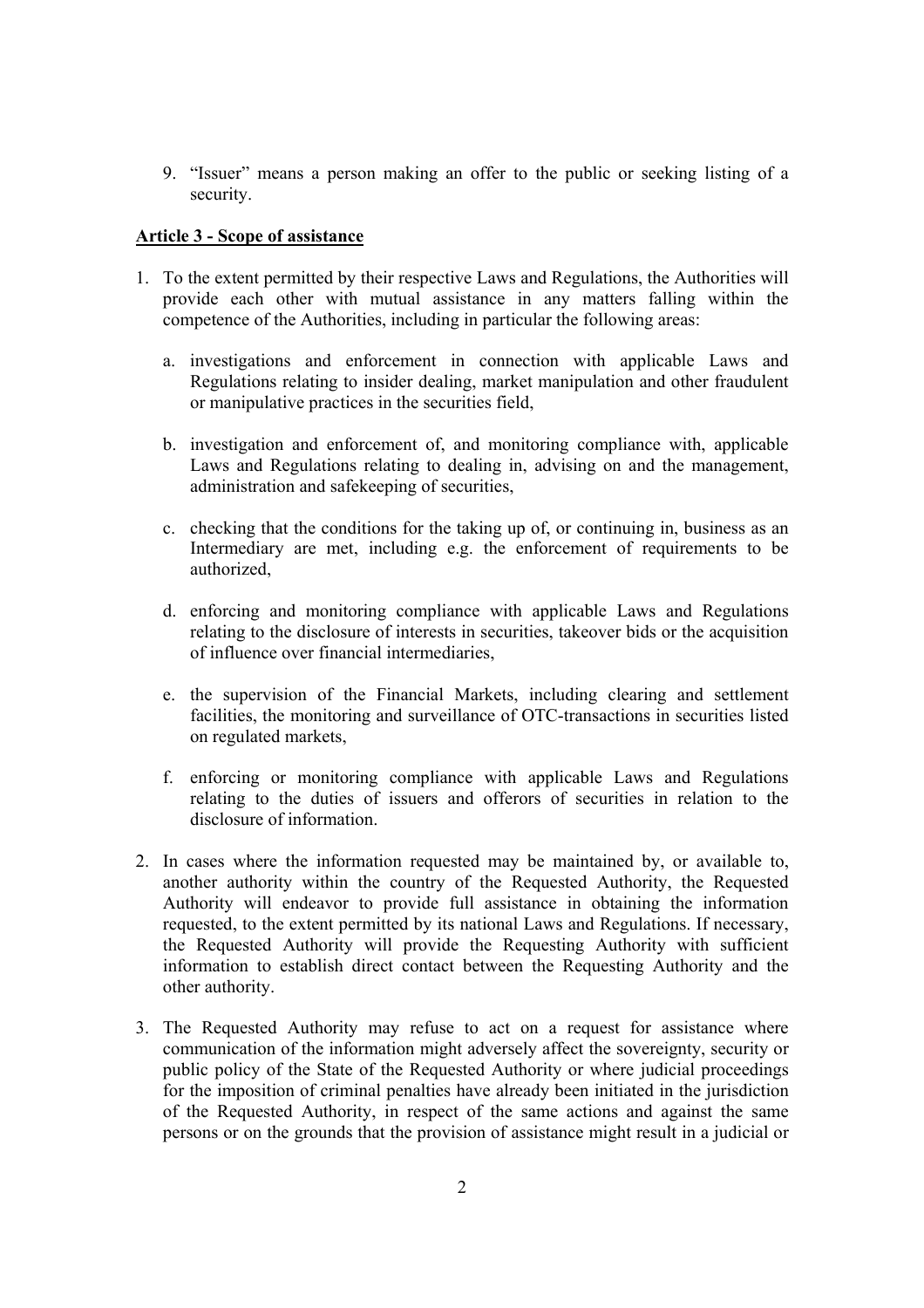administrative sanction being imposed, where a non-appealable judicial or administrative sanction has already been imposed, in the jurisdiction of the Requested Authority, in respect of the same actions and against the same persons. Nothing in this provision shall prevent the Requested Authority from refusing a request in accordance with its own domestic Laws and Regulations.

4. To the extent permitted by their respective national Laws and Regulations and without prior request, each Authority will provide the other Authority with any relevant factual information available to it and which it believes to be helpful to the other Authority for the discharge of its functions and for the purposes, which it may specify in the communication (unsolicited information).

#### **Article 4 - Requests for Assistance**

- 1. Requests for assistance will be made in writing, signed by the Chairman of the Requesting Authority, and addressed to the contact person of the Requested Authority, as listed in Annex A.
- 2. The Request will specify the following:
	- a. a description of the subject matter of the request and the purpose for which the information is sought and the reasons why this information will be of assistance;
	- b. a description of the specific information requested by the Requesting Authority;
	- c. a description of the facts that constitute the grounds for the suspicion that the offence that is the subject of the request has been committed, and of the connection between these facts and the assistance requested;
	- d. a short description of the relevant provisions that may have been violated and, if known to the Requesting Authority, a list of the persons or institutions believed by the Requesting Authority to possess the information sought or the places where such information may be obtained and the details that support this belief, to the best of the Requesting Authority's knowledge;
	- e. in so far as the request concerns information relating to transactions in specific securities
		- a description of the securities in question as precise as possible, including the securities code,
		- the names of the firms with whose dealings in the securities the Requesting Authority is concerned,
		- the dates between which transactions in the securities are considered relevant for the purposes of the request,
		- the names of any persons on whose behalf relevant transactions in the securities are believed or suspected to have been entered into;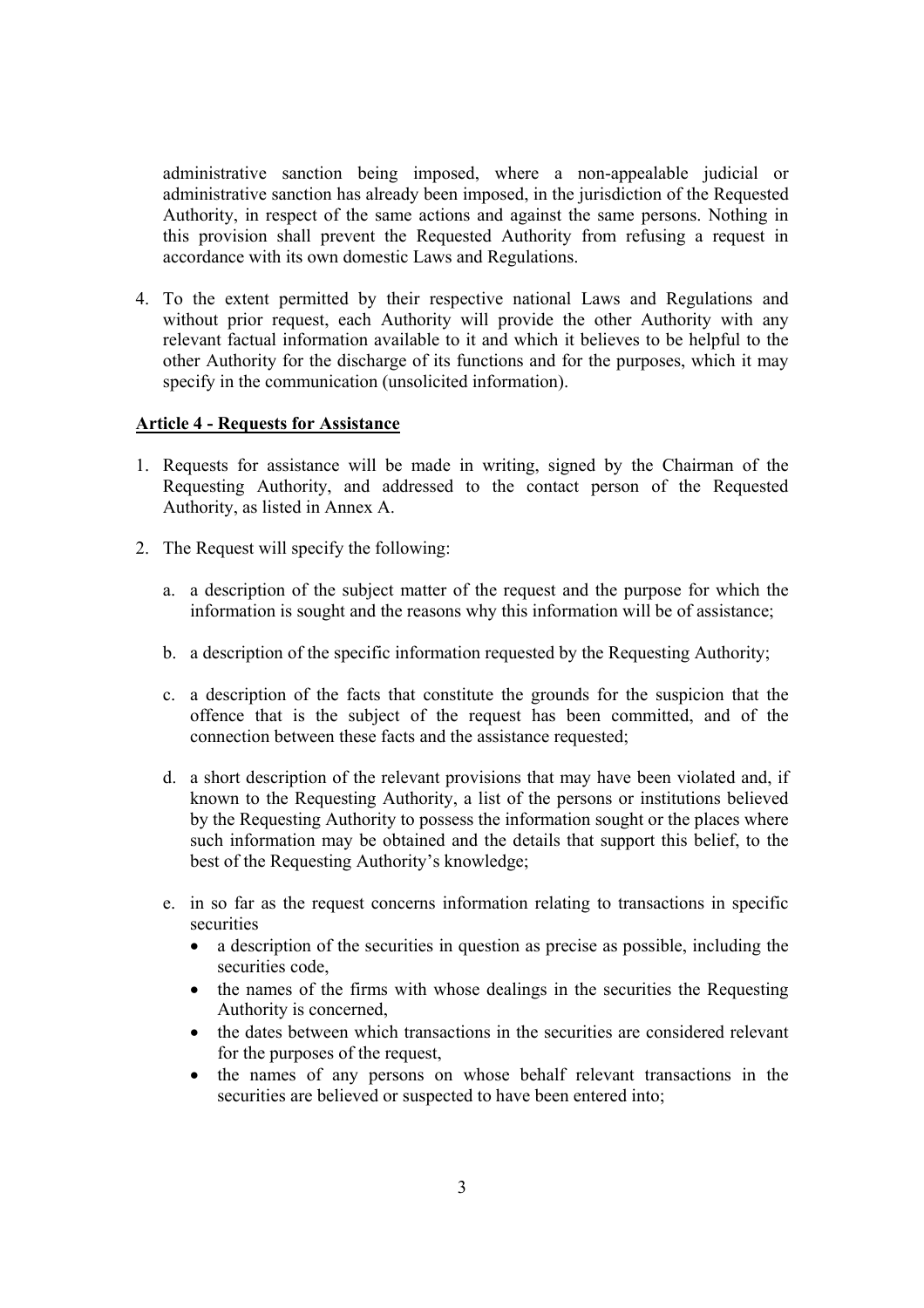- f. in so far as the request relates to information concerning the business or activities of any person, such precise information as the Requesting Authority is able to provide so as to enable such persons to be identified;
- g. an indication of the sensitivity or confidentiality of the information contained in the request and whether the Requesting Authority agrees that the request will be disclosed to persons whom the Requested Authority may need to approach for information;
- h. whether the Requesting Authority is or has been in contact with any other authority or law enforcement agency in the State of the Requested Authority in relation to the subject matter of the request;
- i. any other securities authority of another State whom the Requesting Authority is aware has an active interest in the subject matter of the request;
- j. an indication of the urgency of the request, or the desired time period for the reply.

#### **Article 5 -Execution of Requests for Assistance**

- 1. To the extent permitted by its national Laws and Regulations, the Requested Authority will take all reasonable steps to obtain and provide the information sought within a reasonable period of time.
- 2. The Requested Authority will use the relevant means at its disposal for the execution of the request. The Authorities will consult and agree on the types of enquiry that may be necessary for the execution of a request. Unless otherwise agreed by the Authorities, information, documents or copies thereof requested under this Memorandum of Understanding, will be gathered in accordance with the Laws and Regulations applicable in the jurisdiction of the Requested Authority. Where permissible under the Laws and Regulations of the jurisdiction of the Requested Authority, a representative of the Requesting Authority may be present at the taking of statements and may provide, to a designated representative of the Requested Authority, specific questions to be asked of any witness.

To the extent permitted by its national Laws and Regulations, the Requesting Authority will provide the Requested Authority with such further assistance as may reasonably be required for the efficient execution of the request including the provision of further information as to the circumstances surrounding the request, staff or other resources.

To the extent permitted by their respective national Laws and Regulations, the Authorities will consider conducting joint investigations in cases where the request for assistance concerns violations of their Laws and Regulations, where it would assist in the effective investigation of the alleged violations. The Authorities will consult to define the procedures to be adopted for conducting any joint investigation, the sharing of work and responsibilities and the follow up actions to such investigations.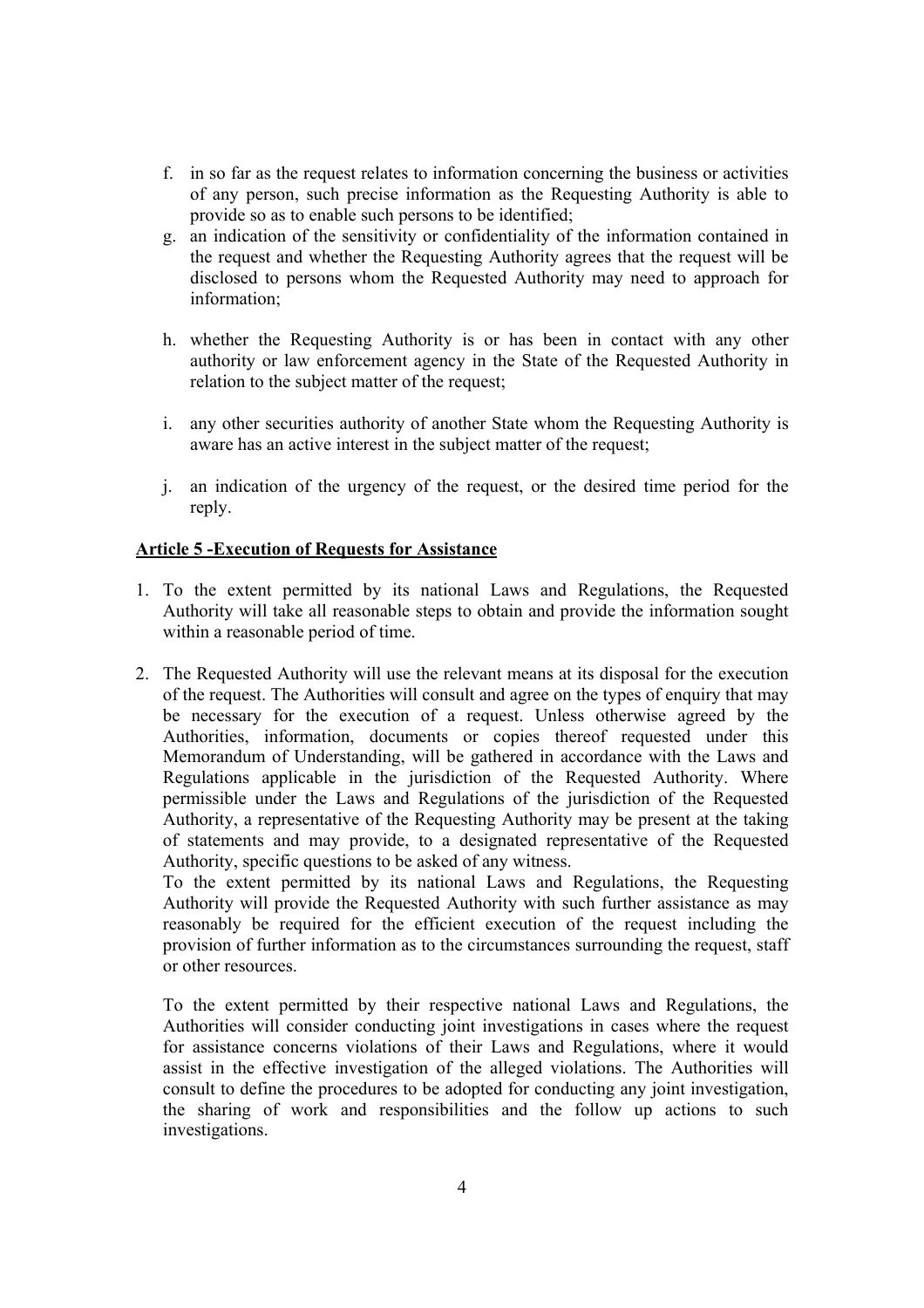If it appears to the Requested Authority that the response to a request for assistance under this Memorandum of Understanding will incur substantial costs, the Requested Authority may call for the establishment of a cost sharing arrangement before continuing to respond to such a request.

#### **Article 6 - Permissible Uses of the Information Exchanged and Confidentiality**

- 1. The Authorities will use the information exchanged solely for the purposes of:
- a. securing compliance with or enforcement of the domestic Laws or Regulations specified in the Request;
- b. initiating, conducting or assisting in administrative, civil, disciplinary or criminal proceedings resulting from the violation of the Laws and Regulations specified in the Request.
- c. any of the particular purposes specified in sub-paragraphs  $3$  (1)a.-f. to the extent that they are administered by the Requesting Authority.
- 2. Any assistance or information provided under this Memorandum of Understanding should be used by the Requesting Authority only for the purposes stated in the request, including ensuring the proper administration and enforcement of the Laws and Regulations of the Requesting Authority specified in the request;
- 3. The Authorities to which unsolicited information is supplied will use this information solely for the purposes stated in the transmission letter or for the purposes of administrative proceedings or for the discharge of the obligation to report to judicial authorities.
- 4. To the extent permitted or required by law, each Authority will keep confidential any request for assistance made under this Memorandum of Understanding, the contents of such requests and the information received under this Memorandum of Understanding as well as any matters arising in the course of its operation, in particular consultations between or among the Authorities, and unsolicited assistance. After consultation with the Requesting Authority, the Requested Authority may disclose the fact that the Requesting Authority has made the request if such disclosure is required to carry out the request.
- 5. If an Authority intends to use or disclose confidential information furnished under this Memorandum of Understanding for any purpose other than those stated in this Paragraph and in the request, it must obtain the prior written consent of the Requested Authority. If the Requested Authority consents to the use of the information for purposes other than those stated, it may subject it to certain conditions.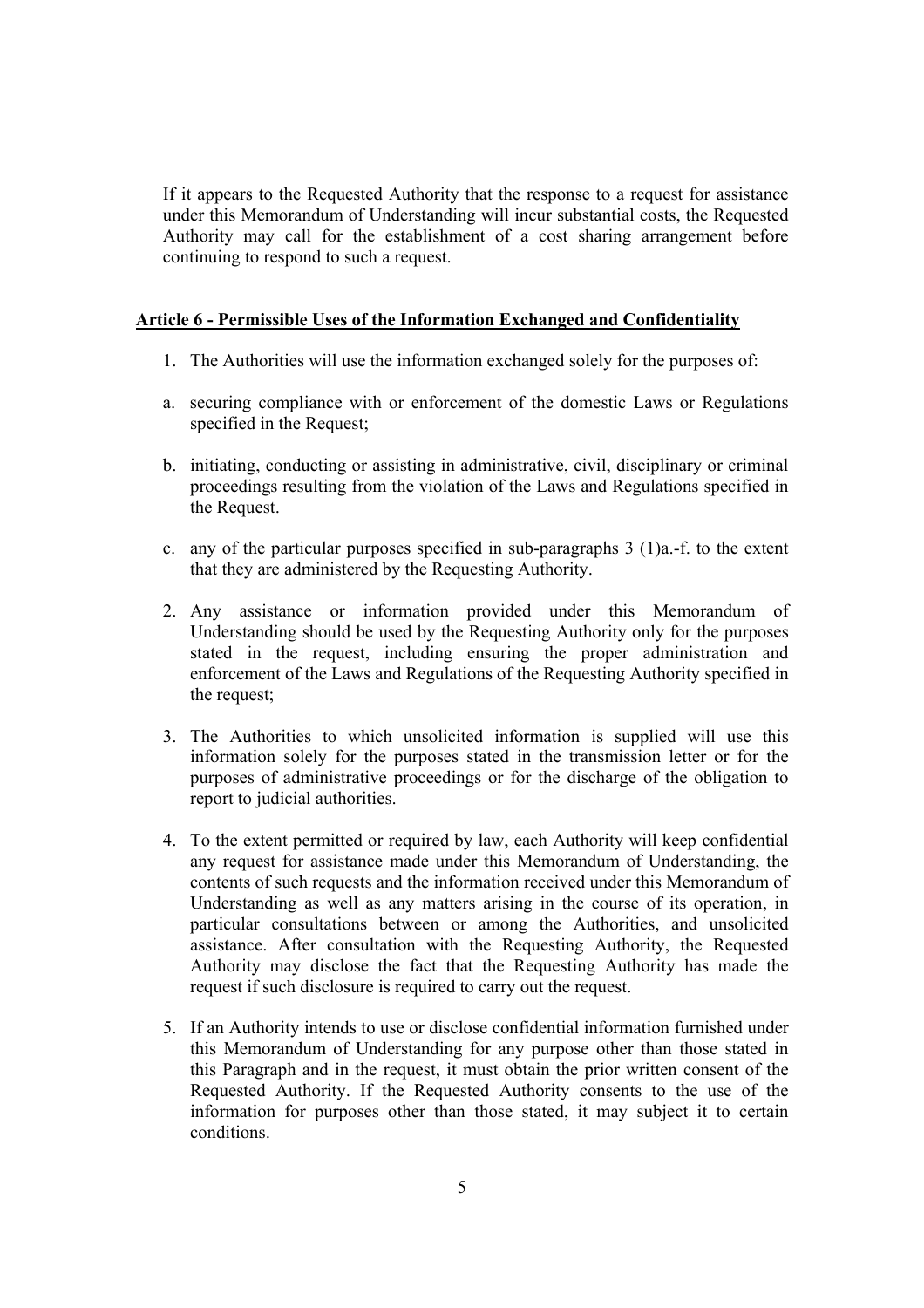6. Nothing in paragraphs 1 and 2 of this Paragraph will prevent an Authority from using or disclosing information in circumstances where such use or disclosure is required in order to comply with its national Laws and Regulations.

#### **Article 7 - Consultations**

The Authorities will review the implementation of this Memorandum of Understanding regularly and may conduct consultations in order to improve its operation and to resolve possible difficulties.

#### **Article 8 - List of Regulated Markets and Directory of Competent Authorities**

- 1. The Authorities will submit to each other a list of regulated markets as referred to in this Memorandum of Understanding in sub-paragraph 2(7) and make available the relevant rules of procedures and operation of these regulated markets upon request. The Authorities may consider making available the list of regulated markets under their respective jurisdiction on their internet homepages.
- 2. The Authorities will provide each other with a directory of competent authorities within their jurisdictions, setting out the responsibilities of each body. In case of any changes thereto, the respective Authority may provide the other Authority with an updated version of the directory.

#### **Article 9 - Amendments to the Memorandum of Understanding**

This Memorandum of Understanding may be amended or modified by mutual consent. Any amendment or modification of this Memorandum of Understanding shall follow the same procedure as its entry into force.

#### **Article 10 – Publication**

This Memorandum of Understanding may be published.

#### **Article 11 - Entry into Force and Termination**

1. This MoU shall be signed by the ISA in Jerusalem and by the CSSF in Luxembourg. Following the signature of this MoU, the Authorities shall notify each other, in writing, of the signing of this MoU. This MoU shall enter into force on the date of the latter notification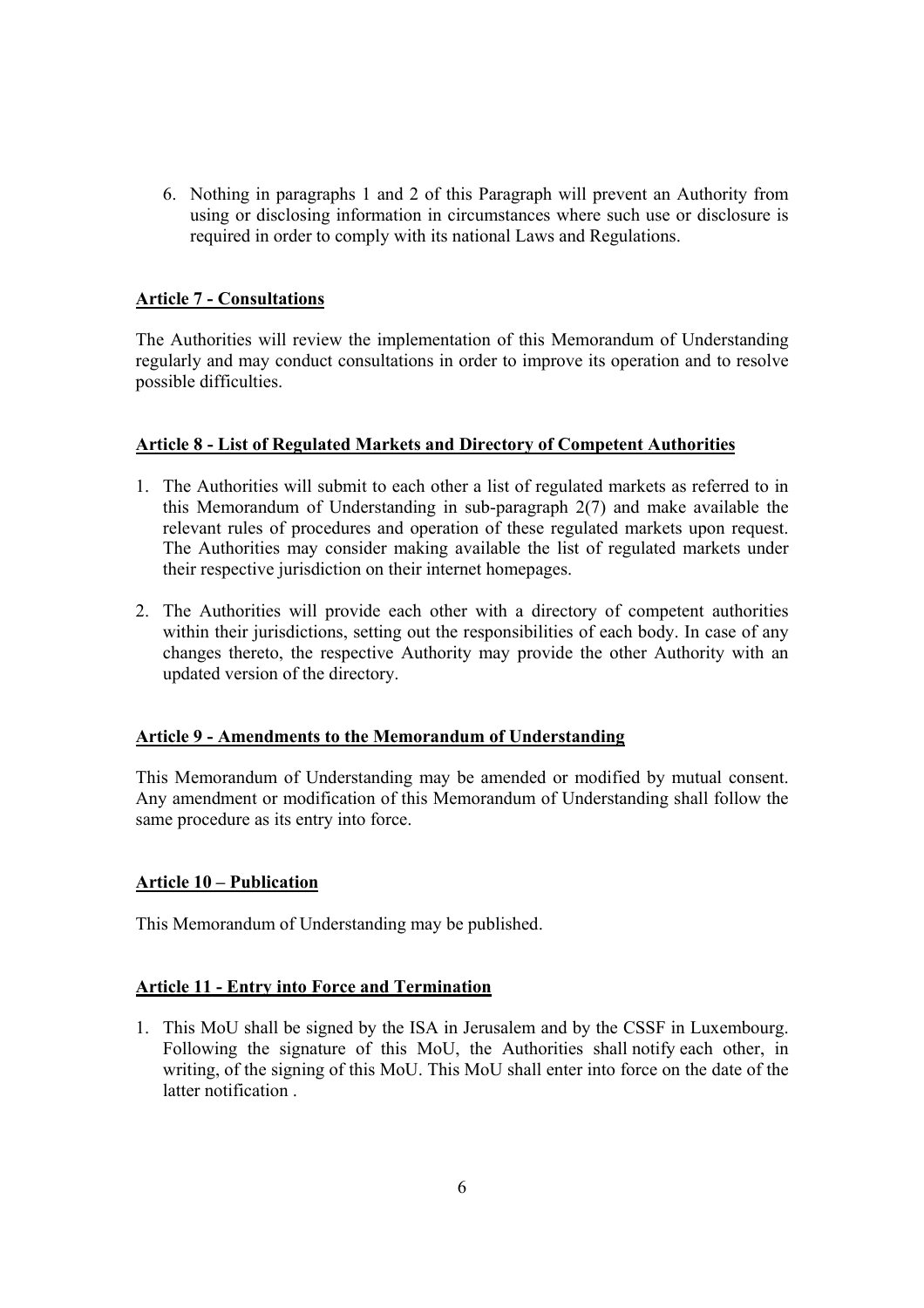2. This Memorandum of Understanding will be concluded for an unlimited period of time and may be terminated by any of the Authorities at any time by giving at least thirty days prior written notice to the other Authority. If the Requested Authority undertakes to denounce the Memorandum of Understanding, requests for information communicated before the effective date of denunciation will still be processed under this Memorandum of Understanding.

Done at Jerusalem on the day of 2005, which corresponds to the day of 5766 and at Luxembourg on the day of 2005 in duplicate in English and Hebrew, all texts being equally authentic.

*[Signature page follows]*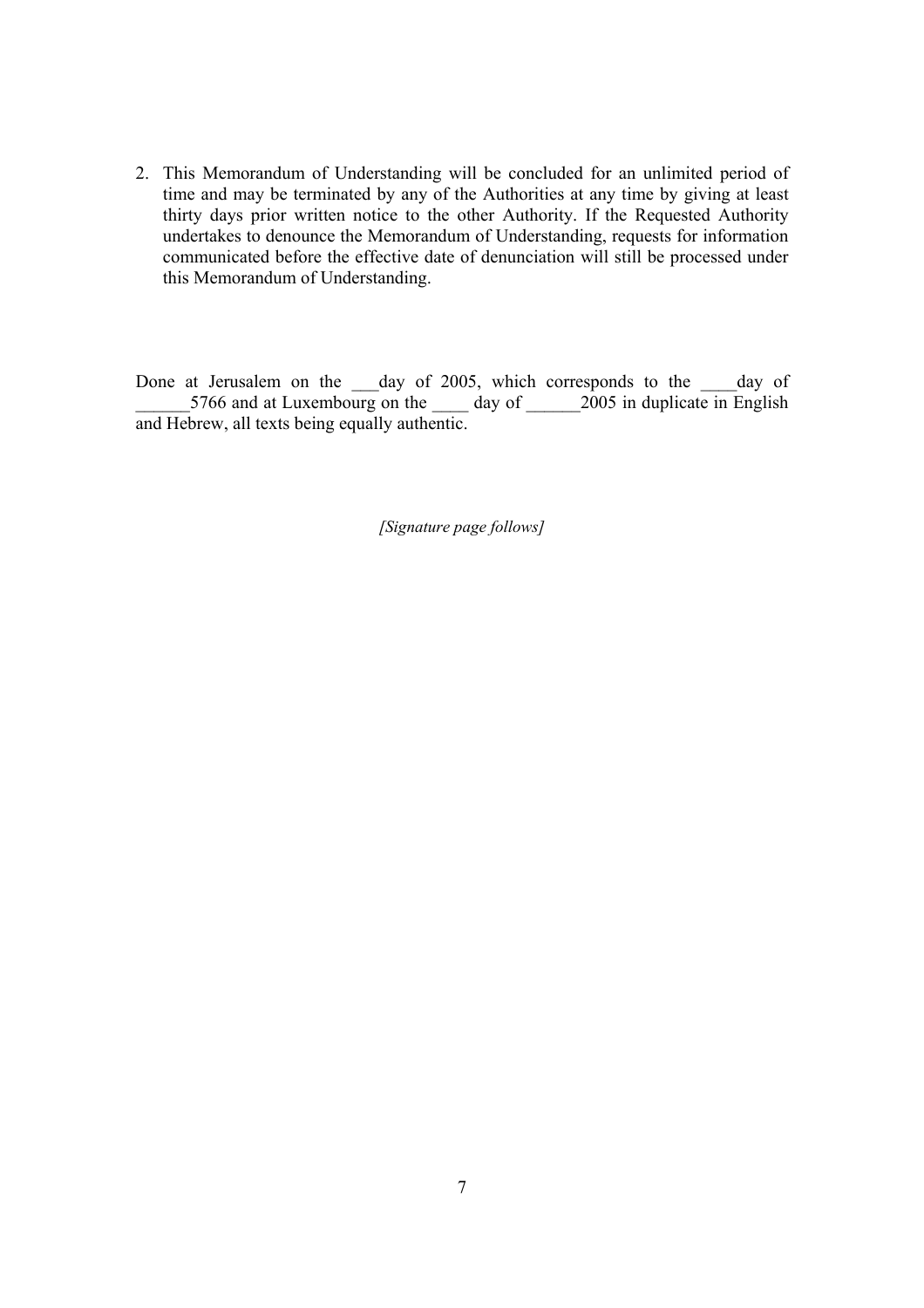*[Signature page of the MOU between the Commission de Surveillance du Secteur Financier and the Israel Securities Authority]* 

For the Commission de Surveillance du Secteur Financier

Date and Place:

#### **Luxembourg**

Jean-Nicolas Schaus, Director General

For the Israel Securities Authority

Date and Place:

**Jerusalem** 

Moshe Tery, Chairman